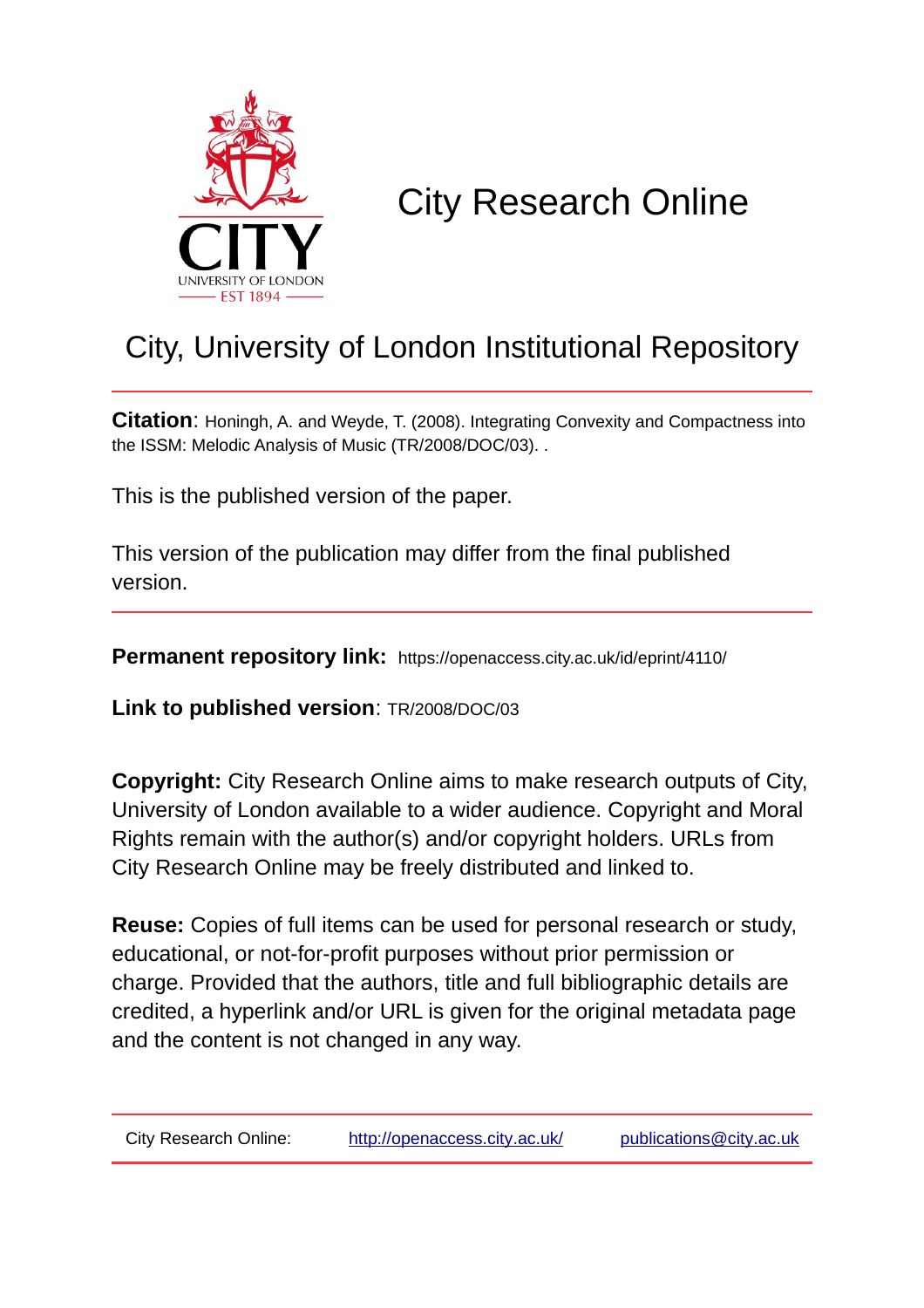# Integrating Convexity and Compactness into the ISSM: Melodic Analysis of Music

Aline K. Honingh and Tillman Weyde

Department of Computing City University London Technical Report Series TR/2008/DOC/03 ISSN 1364 4009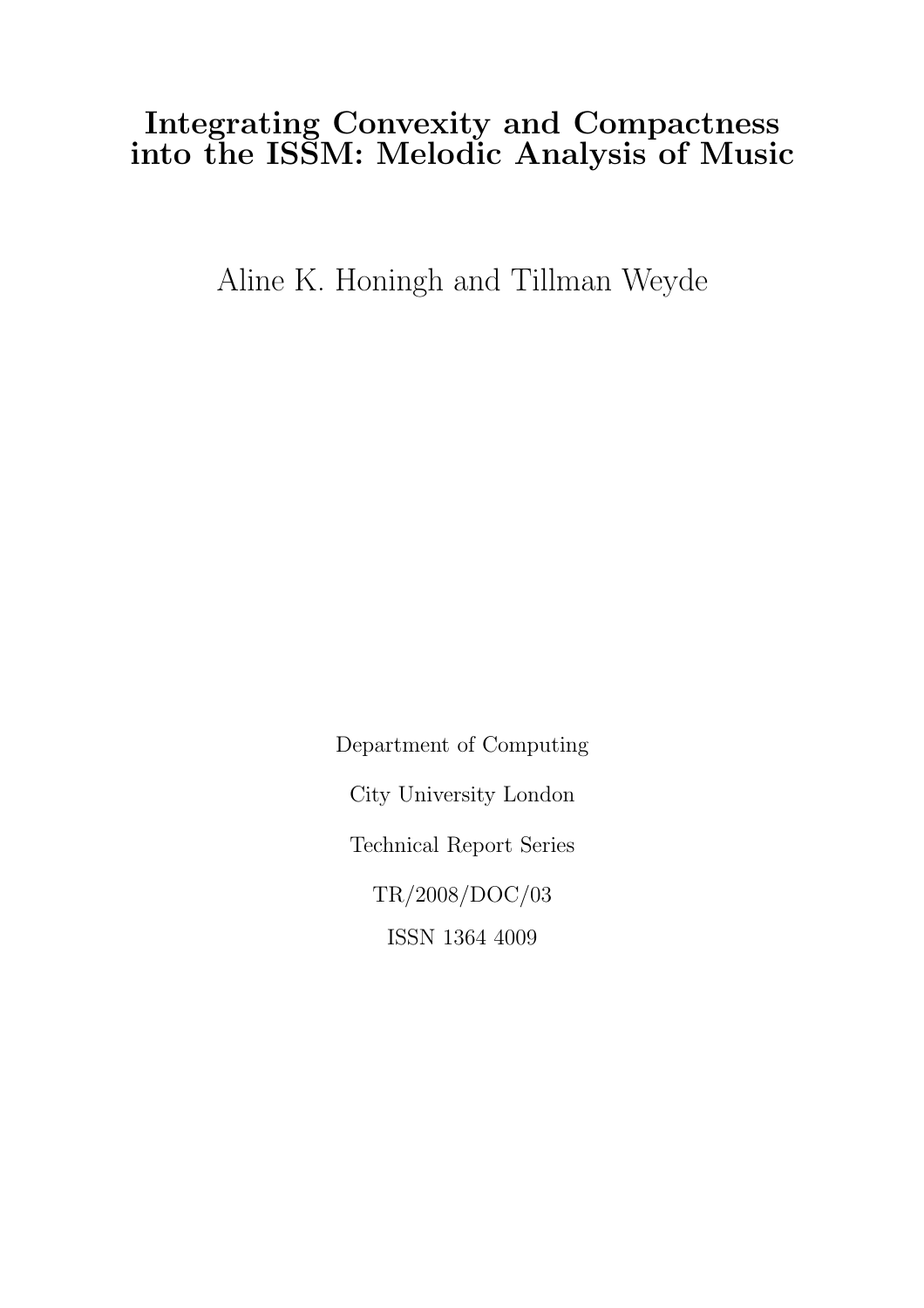# Integrating Convexity and Compactness into the ISSM: Melodic Analysis of Music

Aline Honingh<sup>∗</sup> and Tillman Weyde

Music Informatics Research Group, Department of Computing City University, London

#### Abstract

This paper reports on a short project that aimed to integrate two mathematical measures, convexity and compactness, into the ISSM, a model for music analysis. The measures convexity and compactness have been successfully used before in music informatics research. It turned out that the combination of these two tools has not been as successful as initially hoped for, and therefore the project has been aborted. We report here on the methods and give a rationale for not pursuing this project any further.

## 1 Introduction

For musicians it is in general clear where to breath or to pause after a musical phrase, when playing a piece of music. Also, trained music theorists have no problem analyzing a piece of music melodically, the repetitions and similar phrases are clear to them when they hear the piece. However, if you would ask these people why they pause at a certain moment or how they come to a certain melodic analysis, it is difficult to extract a sufficient rule system from their answers. The processes of melodic analysis circumscribe the discovery of melodic structure of a piece of music.

These tasks are of the kind that typically people can do well, but that is very difficult to model with a computer. Modeling these tasks is of twofold interest. On the one hand the automatic analysis of these musical structures can by automatic creation of semantic annotations serve as a useful tool for musicology, music information retrieval, and music education. On the other hand, there is a the possibility to gain insight in the cognitive processes involved in music by developing and analyzing a successful computational model.

The aim of this project is to develop a computational model for melodic structuring. This problem several interdependent sub-problems, such as melodic segmentation, and melodic similarity.

#### 1.1 Current state of research

Nowadays, the problem of automatic melodic analysis has been looked at from many different sides, and various methods ranging from topological models (Buteau 2005) to statistical approaches (Bod 2002) have been used. Although several models can successfully measure similarity of two melodies having the same length, or determine the key of a short standard piece of music, the extension of these concepts and integration into a full melodic analysis model continues to be a difficult problem.

<sup>∗</sup>Corresponding author address: Aline.Honingh.1@soi.city.ac.uk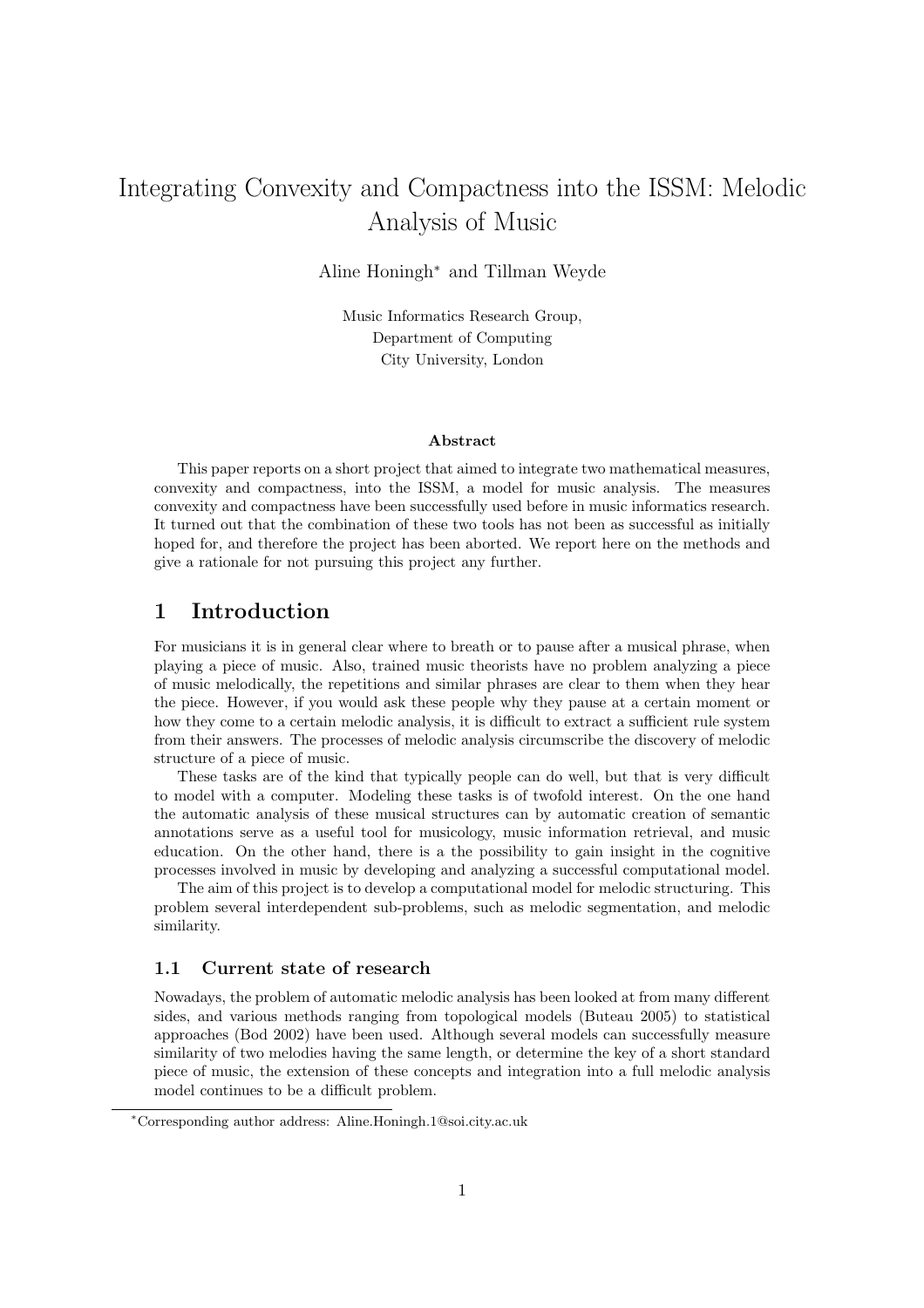This is the first time that the geometrical notions of convexity and compactness are applied to this problem. It has been shown that the principle of convexity is beneficial for harmonic reduction and segmentation on the basis of modulation (Honingh and Bod 2005; Honingh 2006b) and that the principle of compactness is useful in analyzing the intonation of chords and a pitch spelling model (Honingh 2006a, 2006c).

#### 1.2 Research methods

Computational routines to measure convexity and compactness are written such that they can be applied to real music, having encoded music as input, and annotated musical structures as output. Expecting that the principles of convexity and compactness will not be sufficient to model complex musical structures, we intend to integrate these principles within the framework of ISSM (Weyde 2002; Weyde and Dalinghaus 2003). That is, besides the input features for melodic segmentation, such as the number of notes, duration and pitch intervals at motif boundaries, the features compactness and convexity could be added to strive for melodic segments that represent convex and highly compact structures.

# 2 Description of ISSM

The Integrated Segmentation and Similarity Model (ISSM) is an approach to analyze melodies that combines multiple musical aspects using machine learning (Weyde and Dalinghaus 2003; Weyde 2002). In the analysis of music there are typically two important aspects, the segmentation of the melody into structural units (called phrases or motives) and the similarity of these segments, which in combination can yield what musicologists call a motivic analysis.

The ISSM has two modes of operation: the comparison mode and the analysis mode. In comparison mode two different melodies are segmented and segments of one melody, the input, are assigned to similar segments in another melody, the model. This mode was developed for applications in music education, where the input by a student should be compared to a model, defined from a score and/or a expert performance.

In analysis mode, one melody is used as both the input and the model. This is useful for general motivic analysis. The procedure, which will be explained in more detail below, is basically the same as in comparison. However it is necessary to disallow the assignment of a segment to itself, as this would always yield highest similarity ratings and will not be musically meaningful. Also it is useful to only allow assignments of segments in one temporal direction. Usually only the later segments are allowed to be assigned to earlier ones, but not vice versa. This simplifies the analysis process without loosing relevant information, as bi-directional assignments would not give additional interpretations, but be perceptually implausible.

Within the assigned segments, individual notes of the input are assigned to notes of the model, allowing detailed analysis, e.g. for feedback to a study when indicating differences between the expected and actual performance.

For the application phase, the ISSM uses mainly a brute-force approach. It generates all possible segmentations of input and model (which have to be identical in analysis mode, when input and model are identical), and all possible assignments of the segments. A combination of segmentation(s) with assignment is called an interpretation. Every interpretation is rated for its quality using a neuro-fuzzy-system, and the interpretation with the highest quality is selected for the output.

For the note assignments, also the best assignment is chosen, but this is only done on a local basis per segment assignment. Not all combinations of note assignments for different segment assignments are tested. Keeping the search local makes the computation tractable for relevant melody lengths of 6 to 10 notes, and seems perceptually plausible (although there is to our knowledge no clear empirical evidence available on this question).

The neuro-fuzzy rating defines a set of fuzzy logical rules that operates on feature values derived from the interpretation data. Features are based on time intervals, pitch intervals, loudness differences etc. and can be associated with a segment (e.g. the ratio of the length of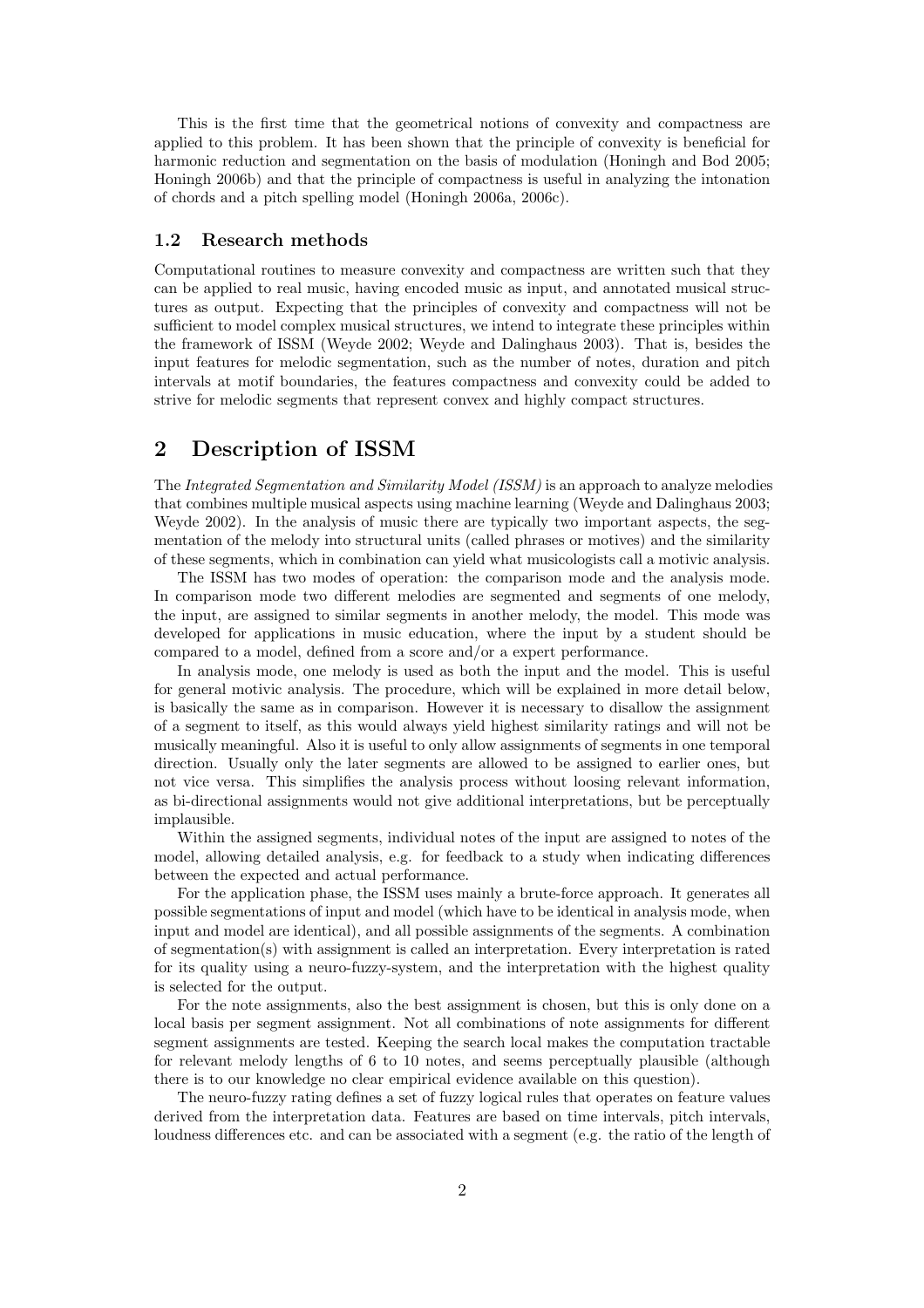the rest after the segment to the rests within the segment), the whole segmentation (e.g. the degree of variance of the segment durations), or the assignments (e.g. the pitch differences between the assigned notes). The rules based on these features combine feature values on the segment and interpretation level, using a list processing approach, and specifically designed fuzzy-logical operators, that allow a variable number of arguments.

The definition of the features and the rules is based on expert knowledge, but the rules can also be defined in a canonical way (e.g. all inputs to all outputs), allowing a 'neutral' starting state for the machine learning). In addition, expert knowledge can be used indirectly, by providing the ISSM with example analyses. The ISSM uses a specifically designed learning scheme to adapt itself toward producing the same output as in the given examples. The ISSM has been tested and can actually learn to adapt itself to given examples of music analysis. Evaluating the change of rule weights through the learning process, can give information about the contribution of different rules in the segmentation and similarity.

# 3 Description of convexity and compactness

Convexity and compactness are notions from geometry, and have been applied to music several times for different purposes (Honingh and Bod 2005; Honingh 2006b,2007, 2008b, 2008a). To explain these two measures, we first need to introduce a tonal space, in which they can be defined.

Musical intervals can be expressed in terms of frequency ratios. Since any positive integer a can be written as a unique product  $a = p_1^{e_1} \cdot p_2^{e_2} \dots p_n^{e_n}$  of positive integer powers  $e_i$  of primes  $p_1 < p_2 < \ldots < p_n$ , any frequency ratio  $a/b \ (a, b \in \mathbb{Z})$  can be expressed as

$$
2^p 3^q 5^r \dots \tag{1}
$$

with  $p,q,r \in \mathbb{Z}$ . For example  $2^{-1}3^1(=\frac{3}{2})$  represents a perfect fifth and  $2^{-2}5^1(=\frac{5}{4})$  a major third. Tuning according to whole number ratios is referred to as just intonation. If the highest prime that is taken into account in describing a set of intervals is  $n$ , then this is called n-limit just intonation. Focusing on 5-limit just intonation, all intervals can be described by  $\{2^p3^q5^r|p,q,r \in \mathbb{Z}\}\$  or, equivalently by

$$
\{2^p(\frac{3}{2})^q(\frac{5}{4})^r|p,q,r\in\mathbb{Z}\},\tag{2}
$$

meaning that every interval can be built from a number of major thirds, perfect fifths, and octaves. The intervals from 5-limit just intonation within one octave can be represented in the two-dimensional lattice  $\mathbb{Z}^2$ , by making a projection

$$
\varphi : 2^p(\frac{3}{2})^q(\frac{5}{4})^r \to (q, r). \tag{3}
$$

The resulting space is shown in figure 1a and is referred to as Euler-lattice of frequency ratios. The frequency ratios in the Euler lattice can be labeled with note names if a reference note is

|              |                                        |  |  | 25/18 25/24 25/16 75/64 225/128 |  |                                             |  |                | F#  |  | $C#$ $G#$ $D#$ |              | A# |    |                                         |  |             |                | 6 1 8 3 |           | - 10           |   |                |  |
|--------------|----------------------------------------|--|--|---------------------------------|--|---------------------------------------------|--|----------------|-----|--|----------------|--------------|----|----|-----------------------------------------|--|-------------|----------------|---------|-----------|----------------|---|----------------|--|
| $40/27$ 10/9 |                                        |  |  |                                 |  | 5/3 5/4 15/8 45/32 135/128                  |  | $G$ D A E B F# |     |  |                |              |    | C# |                                         |  | 7 2 9       |                | 4       | $11 \t 6$ | $\sim$ 1       |   |                |  |
| 32/27 16/9   |                                        |  |  |                                 |  | 4/3 1 3/2 9/8 27/16 81/64                   |  |                |     |  |                |              |    |    | Eb Bb F C G D A E 3 10 5 0              |  |             |                |         | 7 2       |                | 9 | $\overline{4}$ |  |
|              |                                        |  |  |                                 |  | 256/135 64/45 16/15 8/5 6/5 9/5 27/20 81/80 |  |                |     |  |                |              |    |    | Cb Gb Db Ab Eb Bb F C 11 6 1 8 3 10 5 0 |  |             |                |         |           |                |   |                |  |
|              | 256/225 128/75 32/25 48/25 36/25 27/25 |  |  |                                 |  |                                             |  |                | Ebb |  |                | Bbb Fb Cb Gb |    | Db |                                         |  | $2^{\circ}$ | $\overline{9}$ |         | 4 11 6    | $\blacksquare$ |   |                |  |
| (a)          |                                        |  |  |                                 |  |                                             |  |                | (b) |  |                |              |    |    |                                         |  | c           |                |         |           |                |   |                |  |

Figure 1: Euler lattice of (a) frequency ratios, (b) note names, and (c) pitch classes.

chosen and identified with the prime interval 1. In turn, all note names can be identified with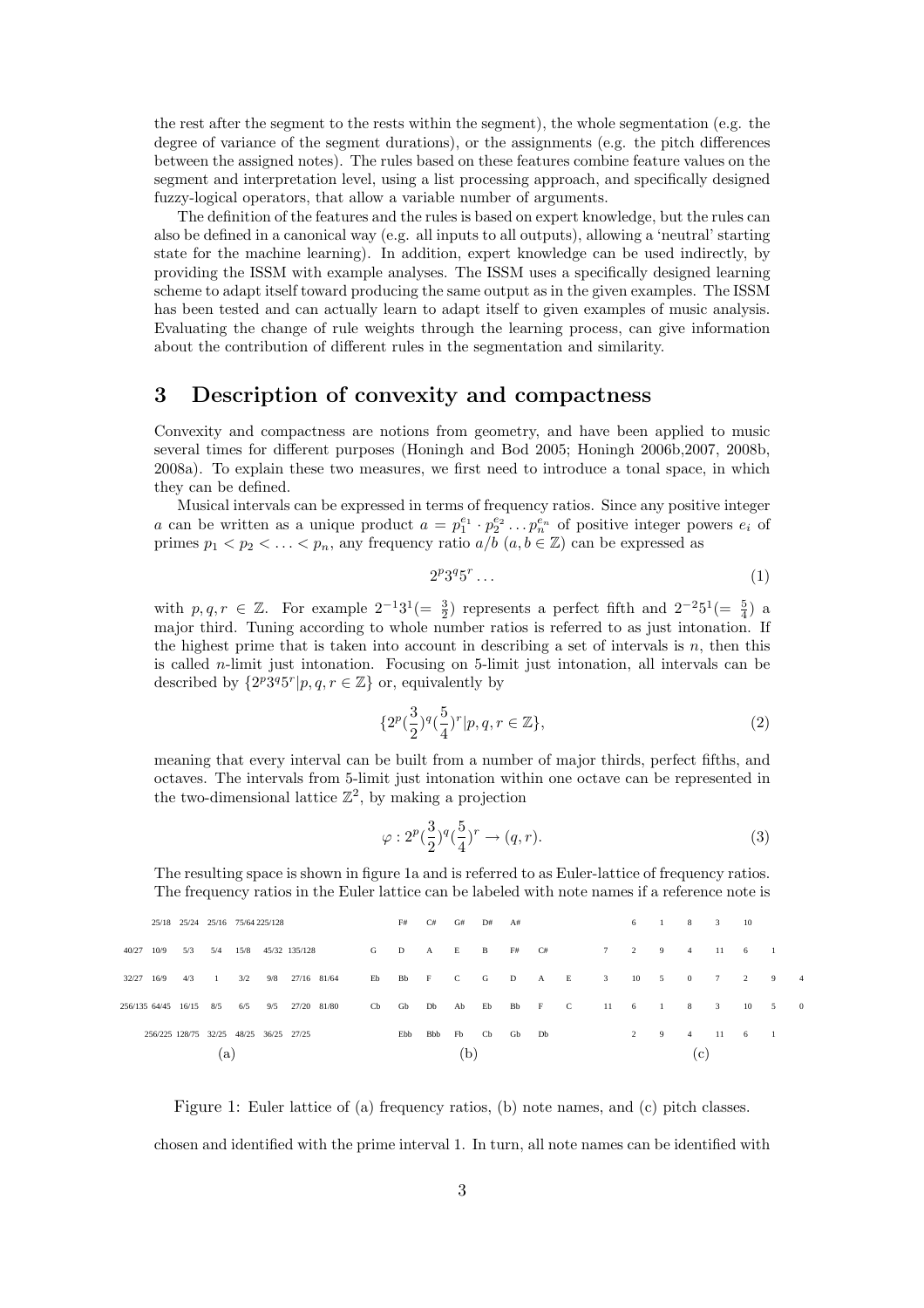pitch class numbers: the numbers 0 to 11 representing all 12 semitones within one octave. Here we have chosen to project frequency ratio 1 onto note name C (see fig. 1b) and in turn onto pitch class 0 (see fig. 1c). The full projections are obtained by projecting the generating elements  $3/2$  and  $5/4$  onto the G and E for the note names, and onto the elements 7 and 4 for the pitch classes. With these unit elements the rest of the elements can be obtained via vector addition. In this way, two homomorphic projections from the frequency ratios to the notes names (fig. 1b) and pitch classes (fig. 1c) arise. The projections from frequency ratios to note names and pitch classes are homomorphic but not isomorphic (not invertible), and boundary conditions exist on the 2-D lattices that visualize the note names and pitch classes (Honingh 2006b). Identifications of points on the lattice can be made such that the note names can be visualized on the surface of a cylinder and the pitch classes on the surface of a torus (doughnut shape) (Honingh 2006b). These three tonal spaces can be used to visualize tonal structures such as scales and chords.

Convexity on a two dimensional lattice has been defined as follows: A set is convex if all elements (lattice points) that lie in its convex hull are included in the set. In other words: A set is convex if, drawing lines between all points in the set, all elements that lie within the spanned area are elements of the set (Honingh and Bod 2005).

Compactness is intuitively understood as the degree to which elements of a set are close together in a set<sup>1</sup>. In previous applications of compactness to music, the compactness is calculated by summing the distances between all pairs of points (in the Euler lattice); the lower the resulting value, the more compact is the set (Honingh 2008a; Honingh 2008b).

These definitions of convexity and compactness on curved surfaces like a torus or cylinder give some complications since there is always more than one way to go from one point to another (via either side of the cylinder or torus). The cylinder or torus has to be 'cut open' (mentally) at a chosen position in order for the definitions given above to apply. Convexity is a boolean valued function (i.e. a set is convex or not), and compactness a continuous valued function (i.e. several degrees of compactness exist). The chosen convention for these measures on curved surfaces is as follows: 1. a set is convex if there exists a way to cut the curved surface open such that the set is convex according to the above definition of convexity on a two dimensional lattice, and 2. the compactness of a set on a curved surface equals the most compact set (according to the definition of compactness on a two dimensional lattice) considering the various values of compactness belonging to the various ways of cutting the surface open (Honingh 2006b).

Convexity has been presented as a measure of well-formedness of scales and chords and as a tool for automatic modulation finding, and compactness has been presented as a useful tool which forms the basis of the processes of pitch spelling and selecting the preferred intonation of chords.

# 4 Integrating convexity and compactness into the ISSM

When the ISSM is used for melodic analysis it operates in the analysis mode (as described in section 2). It is designed to find the most plausible segmentation and the similarity structure by generating all relevant interpretations and choosing the best interpretation. As explained above (section 2) knowledge can be integrated in the system by defining features and rules on those features. By including the measures of convexity and compactness into this list of features, the results of the ISSM can possibly be improved. It is hypothesized that compactness could help to indicate similarity: if two segments have equal (or similar) compactness they are similar. Furthermore, it is hypothesized that convexity could help to indicate segment/grouping boundaries. It has been shown that convexity was successful in identifying modulations (i.e. clusters of non-convex sets turned out to identify modulations (Honingh 2007)), and therefore it is argued that this could contribute to the identification of grouping boundaries since at the point of a modulation usually a grouping boundary exist<sup>2</sup>.

<sup>1</sup>Compactness in this respect should not be confused with the topological notion of compactness

<sup>&</sup>lt;sup>2</sup>It does not matter that this is not always true the other way around (i.e. at the position of a grouping boundary there is not always a modulation present) since the feature 'convexity' is part of a whole list of features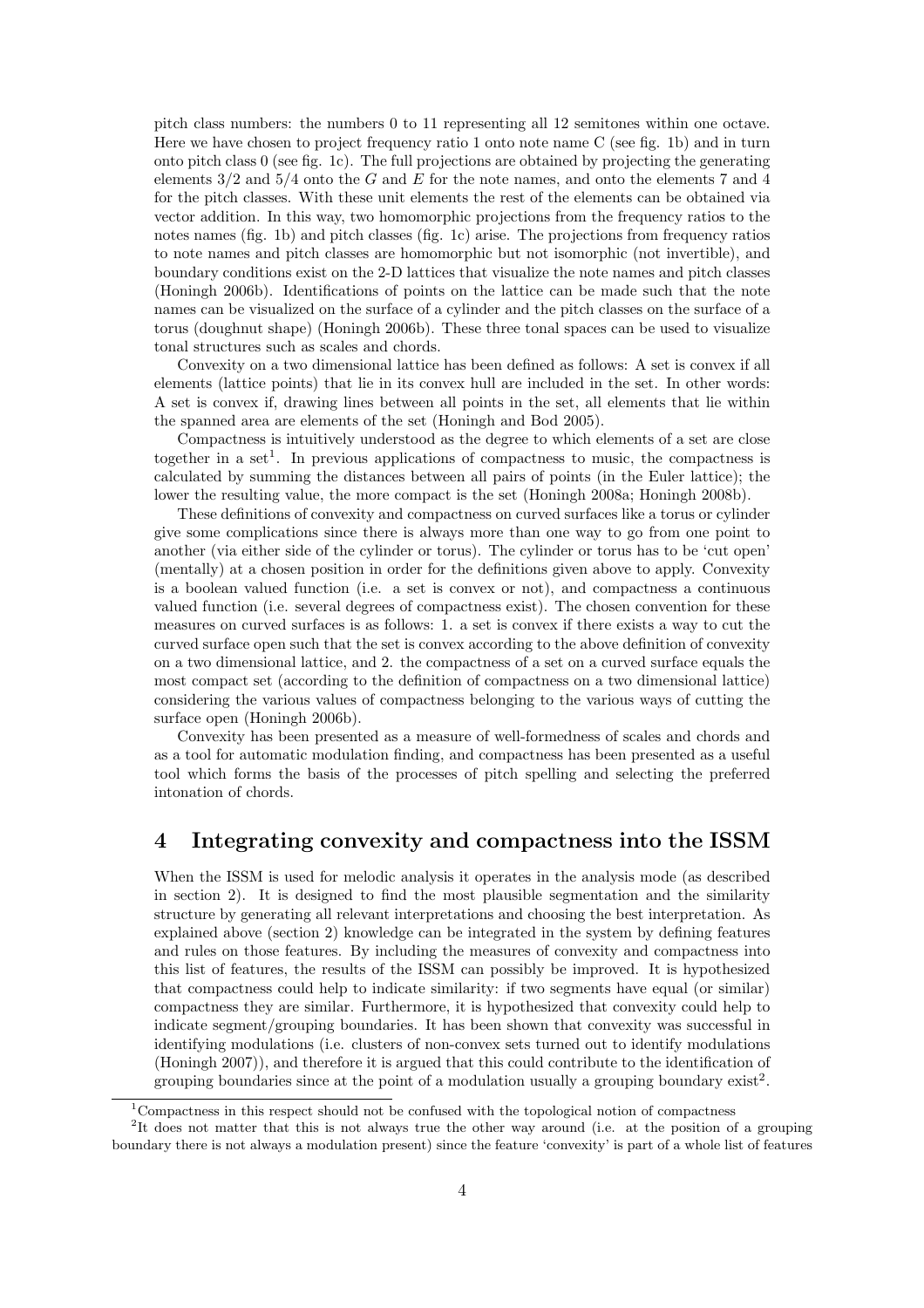To integrate the features compactness and convexity into the ISSM, Java classes and methods have been written. The compactness of two musical segments is calculated (using the definition of compactness given in section 3) and compared using a fuzzy normalization function such that the output is a number between 0 and 1. The musical segments are sequences of note names so the calculation of the compactness of these segments applies to the tonal space presented in figure 1b. The convexity of several segments of an input stream of music is calculated a number of times with different values for 'segment size' such that the locations where a non-convex set is located can be compared and weighted. More weight is added for non-convex sets consisting of more notes. This algorithm has been used originally to locate modulations (see Honingh 2007). We argue that at the location of a modulation, there will most likely be a segment boundary (but not necessarily the other way around). The method has shown to work better for music in major mode than for music in minor mode. This algorithm finally produces a sequence of likelihood values that indicates the likelihood for a segmentation being at a certain point in the music, for all points (notes) in the input. Again, the musical segments are sequences of note names so the calculation of the convexity of these segments applies to the tonal space presented in figure 1b.

### 5 Results and conclusions

The musical test data for our extended model was not so easy to find. MIDI data cannot be used, since the convexity and compactness methods use the note names (as opposed to pitch classes which are related to MIDI) and distinguish between enharmonically equivalent notes<sup>3</sup>. Unfortunately, not so much music is available in formats that encode note names. The second difficulty is that the data to be used has to contain annotated (expert) segmentations such that we are able to compare the output of the model with a 'ground truth'. The process of finding a test corpus for our model was further complicated since the ISSM works only for small segments (i.e. segments on the group level, not the phrase level (Lerdahl and Jackendoff 1983)) and only for monophonic music (as opposed to polyphonic music). The Essen Folk song collection (Schaffrath 1995) seemed to be the single test corpus that perfectly suited our needs. The notes are encoded in solfege numbers so the note names can be easily extracted. The songs are annotated and have a 'hard return' at a phrase ending and the phrases are relatively short.

However, more unforeseen complications existed. The fact that the ISSM can only model short monophonic musical groups clashes with the fact that the convexity algorithm is optimized for long polyphonic phrases (since it is easier to locate a modulation using many notes than using only a few notes). In an attempt to optimize the convexity algorithm such that it would give an indication of the phrase boundaries of the Essen songs, we have studied many of the Essen folksongs to see what the phrase boundaries typically look like, and to discover whether we could find anything that would help us to indicate the boundaries on the Euler lattice. It turns out that many phrases end on the same note as the next phrase start with: this is in contradiction to the prediction of the convexity algorithm, since an extra instance of the same note does not change the convexity (or compactness) on its own because the cardinality of notes is not taken into account. The procedure of taking into account cardinality by adding weights if a note appears more than once has been investigated but seems to make no difference. Furthermore, phrases end often with a rest (a zero in Essen code) but rests are not covered by the convexity and compactness methods.

Preliminary tests have found that indeed the convexity algorithm cannot locate segment boundaries in the Esses folk songs: every possible set turns out to be convex (while nonconvex sets would indicate a segment boundary) since generally all Essen songs are in one and the same key. Also the measure of compactness has not been found to be a good indicator of either segment boundaries or similarity.

and is therefore not meant to cover the whole concept of grouping boundaries on its own.

<sup>&</sup>lt;sup>3</sup>It is important that the convexity method uses note names instead of pitch classes. Since the Euler lattice of pitch classes exists of only 12 elements in total, almost any set in this space will turn out to be convex.